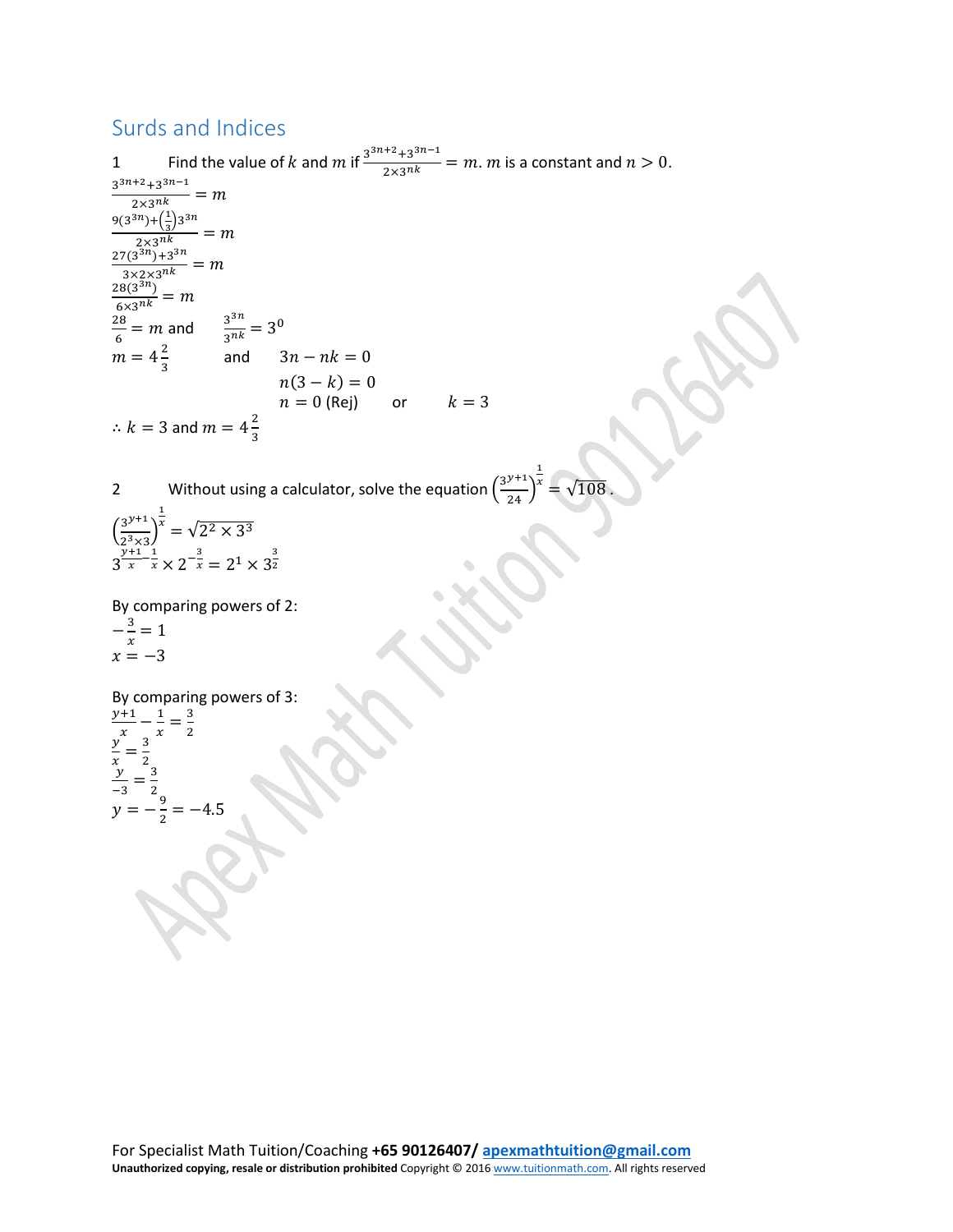3 Find the values of a and b if 
$$
(2x^3)^a \left(\frac{1}{4x}\right)^{2-a} = \frac{ba^2}{x^{-2}}
$$

$$
(2x3)a \left(\frac{1}{4x}\right)^{2-a} = \frac{ba^{2}}{x^{-2}}
$$
  
\n
$$
2^{a} \times x^{3a} \times 4^{a-2} \times x^{a-2} = ba^{2}x^{2}
$$
  
\nBy comparing *x*-terms:  
\n
$$
x^{3a} \times x^{a-2} = x^{2}
$$
  
\n
$$
3a + a - 2 = 2
$$
  
\n
$$
a = 1
$$
  
\nBy comparing coefficients:  
\n
$$
2^{a} \times 4^{a-2} = ba^{2}
$$
  
\n
$$
2 \times 4^{-1} = b
$$
 (sub  $a = 1$ )  
\n
$$
b = \frac{1}{2}
$$

4 Find the exact value of x is  $32^x = \sqrt{4\sqrt{8\sqrt{32}}}$ 

$$
32^{x} = \sqrt{4\sqrt{8\sqrt{32}}}
$$
  
\n
$$
2^{5x} = \sqrt{2^2\sqrt{2^3\sqrt{2^5}}}
$$
  
\n
$$
2^{10x} = 2^2\sqrt{2^3\sqrt{2^5}}
$$
  
\n
$$
2^{10x-2} = \sqrt{2^3\sqrt{2^5}}
$$
  
\n
$$
2^{20x-4} = 2^3\sqrt{2^5}
$$
  
\n
$$
2^{20x-7} = \sqrt{2^5}
$$
  
\n
$$
2^{40x-14} = 2^5
$$
  
\n
$$
40x - 14 = 5
$$
  
\n
$$
x = \frac{19}{40}
$$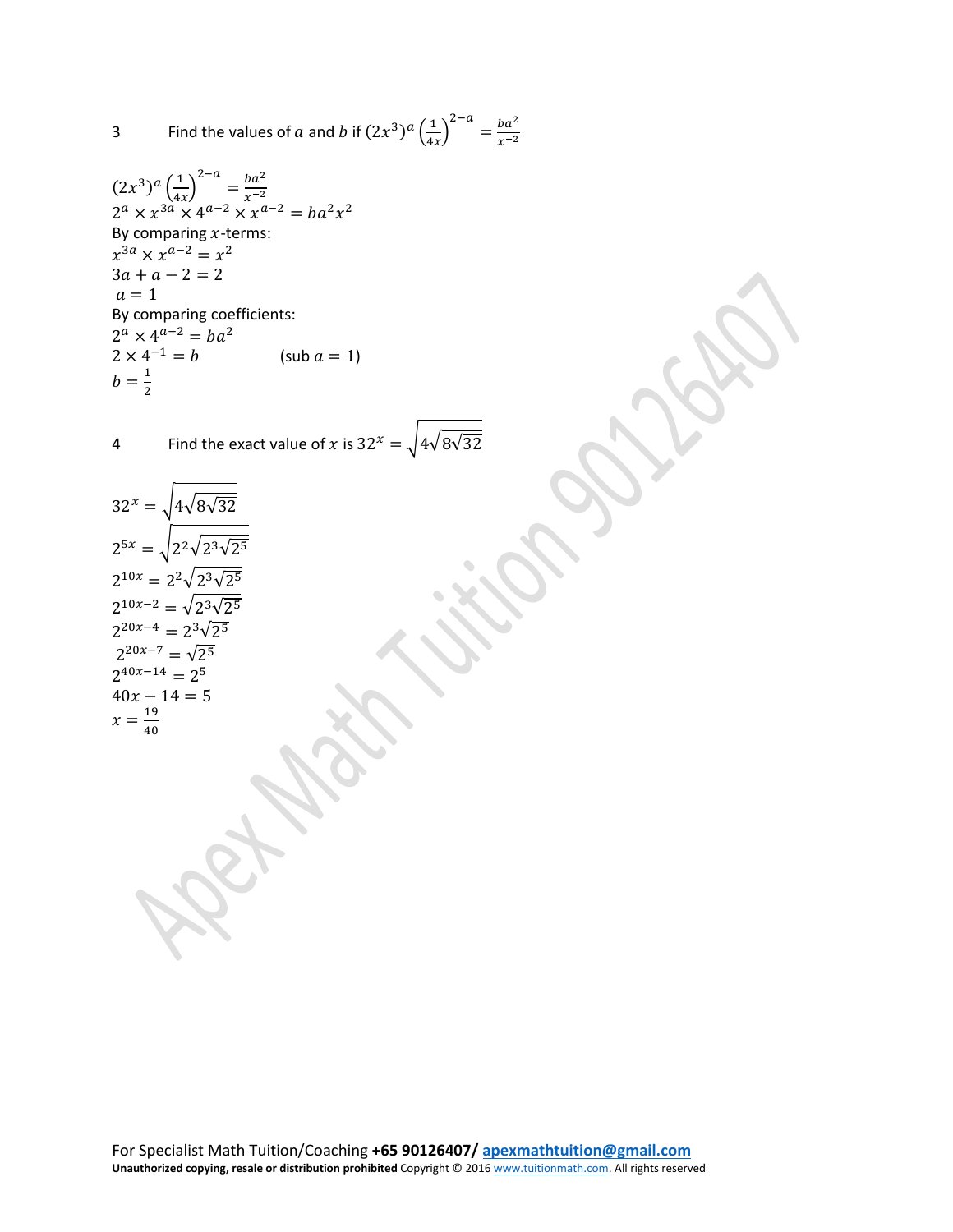5 Simplify 
$$
\frac{5}{\sqrt{1+\sqrt{2}}} + \frac{5}{\sqrt{2+\sqrt{3}}} + \dots + \frac{5}{\sqrt{14}+\sqrt{15}} + \frac{5}{\sqrt{15}+\sqrt{16}}
$$
  
\n $\frac{5}{\sqrt{1+\sqrt{2}}} + \frac{5}{\sqrt{2+\sqrt{3}}} + \dots + \frac{5}{\sqrt{14}+\sqrt{15}} + \frac{5}{\sqrt{15}+\sqrt{16}}$   
\nRationalize denominator:  
\n $\frac{5\sqrt{1}-5\sqrt{2}}{1-2} + \frac{5\sqrt{2}-5\sqrt{3}}{2-3} + \dots + \frac{5\sqrt{14}-5\sqrt{15}}{14-15} + \frac{5\sqrt{15}-5\sqrt{16}}{15-16}$   
\n $= -5 + 5\sqrt{2} - 5\sqrt{2} + 5\sqrt{3} + \dots - 5\sqrt{14} + 5\sqrt{15} - 5\sqrt{15} + 5\sqrt{16}$   
\n $= -5 + 5\sqrt{16}$   
\n $= -5 + 20$   
\n $= 15$ 

6 Solve 
$$
\sqrt{y-4} + \sqrt{3y+1} = 5
$$

$$
\sqrt{y-4} + \sqrt{3y+1} = 5
$$
  
\n
$$
(\sqrt{y-4} + \sqrt{3y+1})^2 = 5^2
$$
  
\n
$$
(y-4) + 2\sqrt{y-4}\sqrt{3y+1} + (3y+1) = 25
$$
  
\n
$$
2\sqrt{(y-4)(3y+1)} = -4y+28
$$
  
\n
$$
\sqrt{(y-4)(3y+1)} = -2y+14
$$
  
\n
$$
(y-4)(3y+1) = (-2y+14)^2
$$
  
\n
$$
3y^2 - 11y - 4 = 4y^2 - 56y + 196
$$
  
\n
$$
y^2 - 45y + 200 = 0
$$
  
\n
$$
(y-5)(y-40) = 0
$$
  
\n
$$
y = 5
$$
 or  $y = 40$  (Rejected since does not hold true when substituted back to original equation)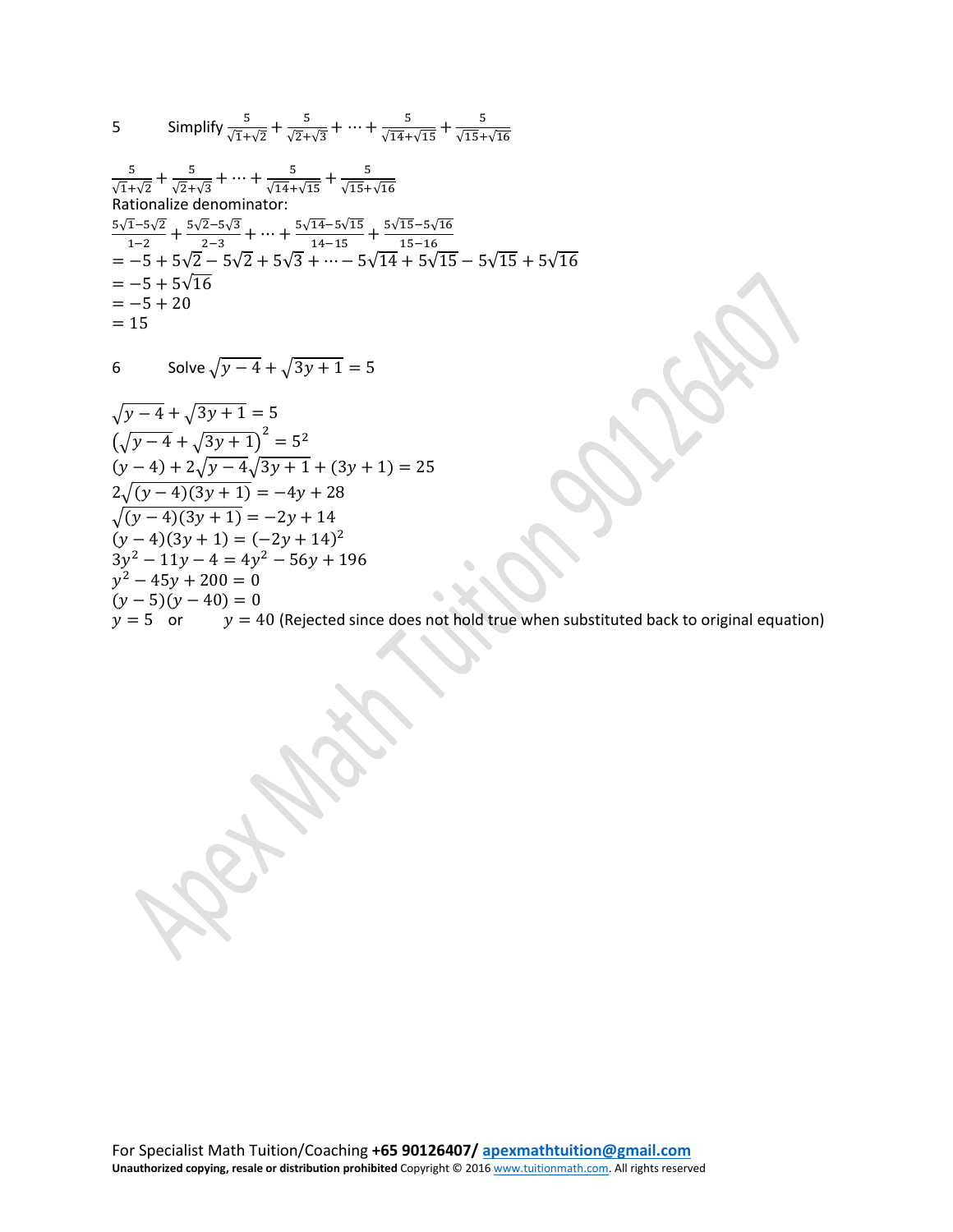7 Given that 
$$
5(3^{3x-2}) + 4(2^{2x+2}) = 4^x
$$
, express  $(\frac{4}{27})^x$  in the form  $\frac{a}{b}$  where *a* and *b* are integers.  
\n
$$
\frac{5}{9}(27^x) + 16(4^x) = 4^x
$$
\n
$$
\frac{5}{9}(27^x) = -15(4^x)
$$
\n
$$
\frac{5}{9(-15)} = \frac{4^x}{27^x}
$$
\n
$$
-\frac{1}{27} = (\frac{4}{27})^x
$$

8 Without using a calculator, find the values of  $a$ ,  $b$  and  $c$  for which the solution of the equation  $x\sqrt{20} = \sqrt{24} + x\sqrt{6}$  is  $\frac{a+b\sqrt{c}}{7}$ .

$$
x\sqrt{20} = \sqrt{24} + x\sqrt{6}
$$
  
\n
$$
x(\sqrt{20} - \sqrt{6}) = \sqrt{24}
$$
  
\n
$$
x = \frac{\sqrt{24}}{\sqrt{20} - \sqrt{6}}
$$
  
\n
$$
x = \frac{\sqrt{24}}{\sqrt{20} - \sqrt{6}} \times \frac{\sqrt{20} + \sqrt{6}}{\sqrt{20} + \sqrt{6}}
$$
  
\n
$$
= \frac{\sqrt{2^3 \times 3}(\sqrt{2^2 \times 5} + \sqrt{2^3 \times 3})}{14}
$$
  
\n
$$
= \frac{\sqrt{2^5 \times 3 \times 5} + \sqrt{2^4 \times 3^2}}{14}
$$
  
\n
$$
= \frac{4\sqrt{2 \times 3 \times 5} + 12}{14}
$$
  
\n
$$
= \frac{6 + 2\sqrt{30}}{7}
$$
  
\n
$$
a = 6, b = 2 \text{ and } c = 30.
$$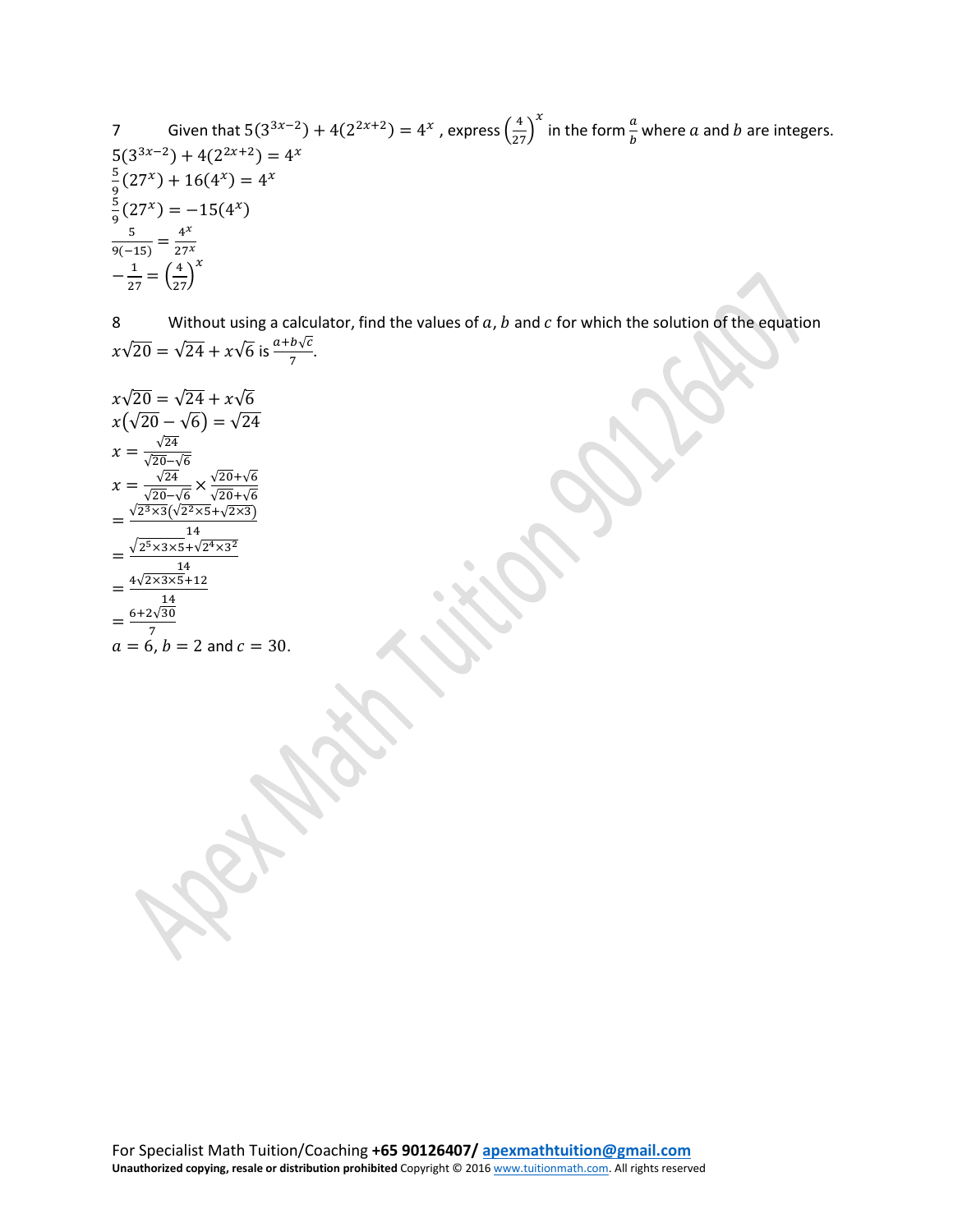$3^{n+3} + 3^n - 3^{n+2} = 3^n(27) + 3^n(1) - 3^n(9)$  $= 3<sup>n</sup>(27 + 1 - 9)$  $= 3^n(19)$ 

∴ It is divisible by 19 for all positive integer values of  $n$ .

10 Solve 
$$
2(3^{x}) + 5\sqrt{3^{x}} = 3
$$
  
\n $2(3^{x}) + 5\sqrt{3^{x}} - 3 = 0$   
\n $2(3^{\frac{x}{2}})^{2} + 5(3^{\frac{x}{2}}) - 3 = 0$   
\nLet  $y = 3^{\frac{x}{2}}$ ,  
\n $2y^{2} + 5y - 3 = 0$   
\n $(2y - 1)(y + 3) = 0$   
\n $y = \frac{1}{2}$  or  $y = -3$   
\n $3^{\frac{x}{2}} = \frac{1}{2}$  or  $3^{\frac{x}{2}} = -3$   
\n $\frac{x}{2}$ lg 3 = lg $\frac{1}{2}$  or  $\frac{x}{2}$ lg 3 = lg -3 (N.A.)  
\n $\frac{x}{2} = \frac{1}{2} \frac{1}{2}$   
\n $x = \frac{21}{2} \frac{1}{2}$   
\n $x = -1.26 (3 s.f.)$